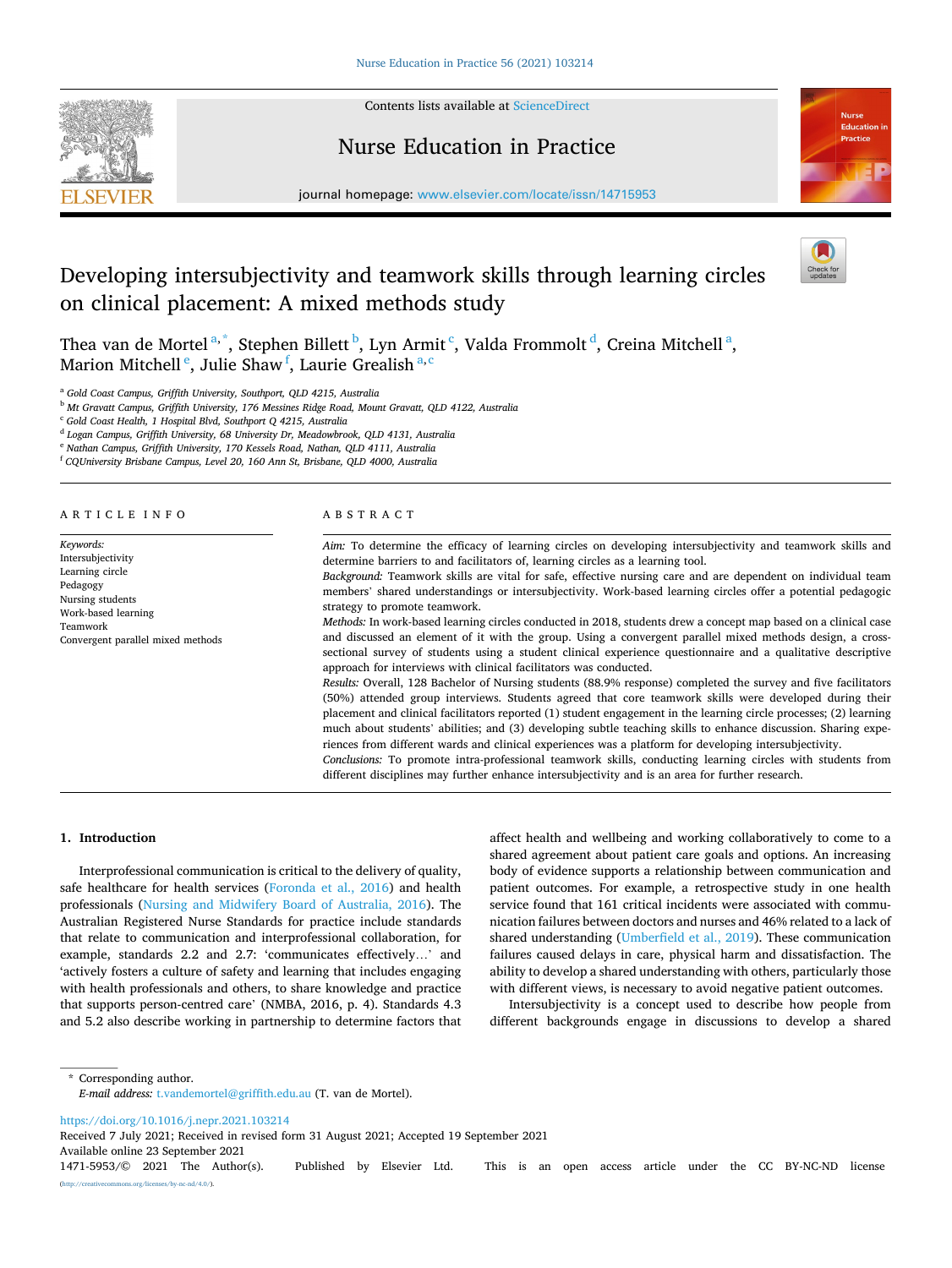repertoire ([Damasceno, 2018](#page-5-0)) and is central to effective communications amongst individuals engaged in a common enterprise. It has application in healthcare when different disciplines work collaboratively to address individual and group healthcare needs ([Billett, 2014](#page-5-0)). Individuals use communication to promote mutual engagement and create shared meaning ([Stahl, 2016](#page-5-0)). However, intersubjectivity in work settings also extends to how work tasks are undertaken and the dispositions that guide them (e.g. what constitutes safe patient care) [\(Billett,](#page-5-0)  [2014\)](#page-5-0). In essence, intersubjectivity is required for effective teamworking.

In an integrative review of teamwork training in undergraduate nursing courses, researchers found that constructivist pedagogies were predominantly used to teach, practice and refine teamwork competencies, noting the complexity of assessing nursing teamwork knowledge, skills and attitudes [\(Barton et al., 2018](#page-5-0)). In their review, 'teamwork' included communication, collaboration and coordinated actions towards shared goals. Learning to work in a team and be intersubjective, requires interactions with others. In a pilot mixed method study of a constructivist pedagogy - work-based learning circles - researchers found the pedagogy was feasible in a hospital context ([Grealish et al., 2019a\)](#page-5-0). Further, students practised skills of articulation, sharing and appraising practice cases and listened to and valued others' perspectives [\(Grealish et al., 2019a\)](#page-5-0). It follows that through their engagement in learning circle pedagogy, students could potentially develop essential skills for communication, collaboration and coordination that are necessary for teamworking and interprofessional practice.

#### **2. Background**

For high quality patient care, interprofessional ways of working are required in healthcare systems and facilities. A key challenge for higher education is how to prepare students to work effectively in interdisciplinary ways. In a systematic review of the outcomes of interprofessional approaches to education, the meta-analysis found a positive impact on job satisfaction, resolution of complex client issues and dispelling stereotypes ([Guraya and Barr, 2018](#page-5-0)). However, whilst the review focused on outcomes it provided little insight into the pedagogical processes that were used to achieve them.

There is general agreement that interprofessional working is based on shared knowledge. In a study of primary healthcare team members, shared knowledge, problem-solving focus and mutual respect were considered foundational ([Kim et al., 2019\)](#page-5-0). An emerging characteristic of interprofessional teamworking is the concept of parsimony or being concise ([Kim et al., 2019](#page-5-0)). Teamworking, which can be intra-professional (i.e. an homogenous professional group) or inter-professional, is an ongoing process of learning, through which "similarities, commonalities and distinctive conceptions of knowledge and knowing can be made accessible, shared and comprehended" [\(Bil](#page-5-0)[lett, 2014](#page-5-0), p.207). For educators, identifying pedagogical strategies to develop students' ability to make their distinctive conceptions of knowledge and knowing accessible, shared and comprehended is a contemporary challenge.

Focused engagement with others, sharing perspectives and attending to others' positions and preferences provides an opportunity for students to develop intersubjectivity [\(Billett, 2014\)](#page-5-0). Because nurses work with various staff in teams in clinical settings, providing opportunities for nursing students to engage with others around practice may support the development of intersubjectivity and associated teamwork skills. A clinical practice pedagogy that holds promise for developing intersubjectivity in nursing students is the work-based learning circle.

Learning circles are founded in constructivist philosophy that presses students to actively make meaning of experiences in a supported way, through social interdependencies and collaborations [\(Pres](#page-5-0)[ton-Cunningham et al., 2017](#page-5-0)). In an Australian trial of learning circle pedagogy with undergraduate nurses, students demonstrated a richer

understanding of practice, expressed as multiple forms of knowing, following participation in a work-based learning circle ([Grealish et al.,](#page-5-0)  [2019b\)](#page-5-0). In a separate study of work-based learning circles for nursing students, researchers found students valued and listened to others' perspectives and could practice the skills of articulation, sharing and appraising practice cases [\(Grealish et al., 2019a](#page-5-0)), suggesting opportunities to develop intersubjectivity.

Given the importance of intersubjectivity for working intra and interprofessionally, further exploration of work-based learning circles as a pedagogical activity to develop intersubjectivity and teamwork skills is warranted. This study evaluated learning circles as a pedagogy to develop both intersubjectivity and teamwork skills and determined the barriers to and facilitators of, learning circles as a learning tool.

## **3. Methods**

## *3.1. Design*

A convergent parallel mixed method design ([Schoonenboom and](#page-5-0)  [Johnson, 2017](#page-5-0)) was used, incorporating a cross-sectional survey of nursing students and a descriptive qualitative analysis of interviews with clinical facilitators. A mixed methods approach allows triangulation of experiences of a particular phenomenon [\(Schoonenboom and Johnson,](#page-5-0)  [2017\)](#page-5-0). Once the two datasets were independently analysed, the tentative findings from each were compared and interpreted to address the research questions. This inquiry is guided by two questions:

- How do learning circles develop intersubjectivity and teamwork skills?
- What are the barriers to and facilitators of, learning circles as a workbased pedagogy?

## *3.2. Setting and sample*

The study was conducted in a tertiary health service in southeast Queensland (750 beds). All second and third-year Bachelor of Nursing (BN) students from two Australian universities undertaking clinical placement together in January to June 2017 were invited to participate. Students were placed across a range of wards and specialty areas. The supervision model involves preceptorship combined with team-based clinical facilitation (for more detail see [Grealish et al., 2018](#page-5-0) and [van](#page-5-0)  [de Mortel et al., 2020\)](#page-5-0). Students who volunteered to participate in learning circles were invited to complete a survey. Completion of the survey was voluntary. Clinical facilitators - hospital-based registered nurses who support student learning in practice and facilitated the learning circles - were invited to participate in group interviews. The clinical facilitators were experienced nurses with limited training in educational techniques.

Intervention.

Student-led learning circles (1–1.5 h duration) were used postpracticum to stimulate critical appraisal and group discussion of their experiences. Each learning circle engaged 6–11 students and followed critical reflection steps to create effective learning communities in nursing:

- 1. Deconstruct a practice to develop questions;
- 2. Discuss difficult areas raised by these questions;
- 3. Investigate what could be done differently;
- 4. Consider alternatives for further exploration [\(Walker et al., 2013](#page-5-0)).

Students deconstructed a practice by each drawing a concept map based on their clinical experience with a patient. Their maps were then presented to and discussed by the group to stimulate critical appraisal of these experiences and how patient care might be done differently. Clinical facilitators supported interactions and coached participants on team communication skills where necessary.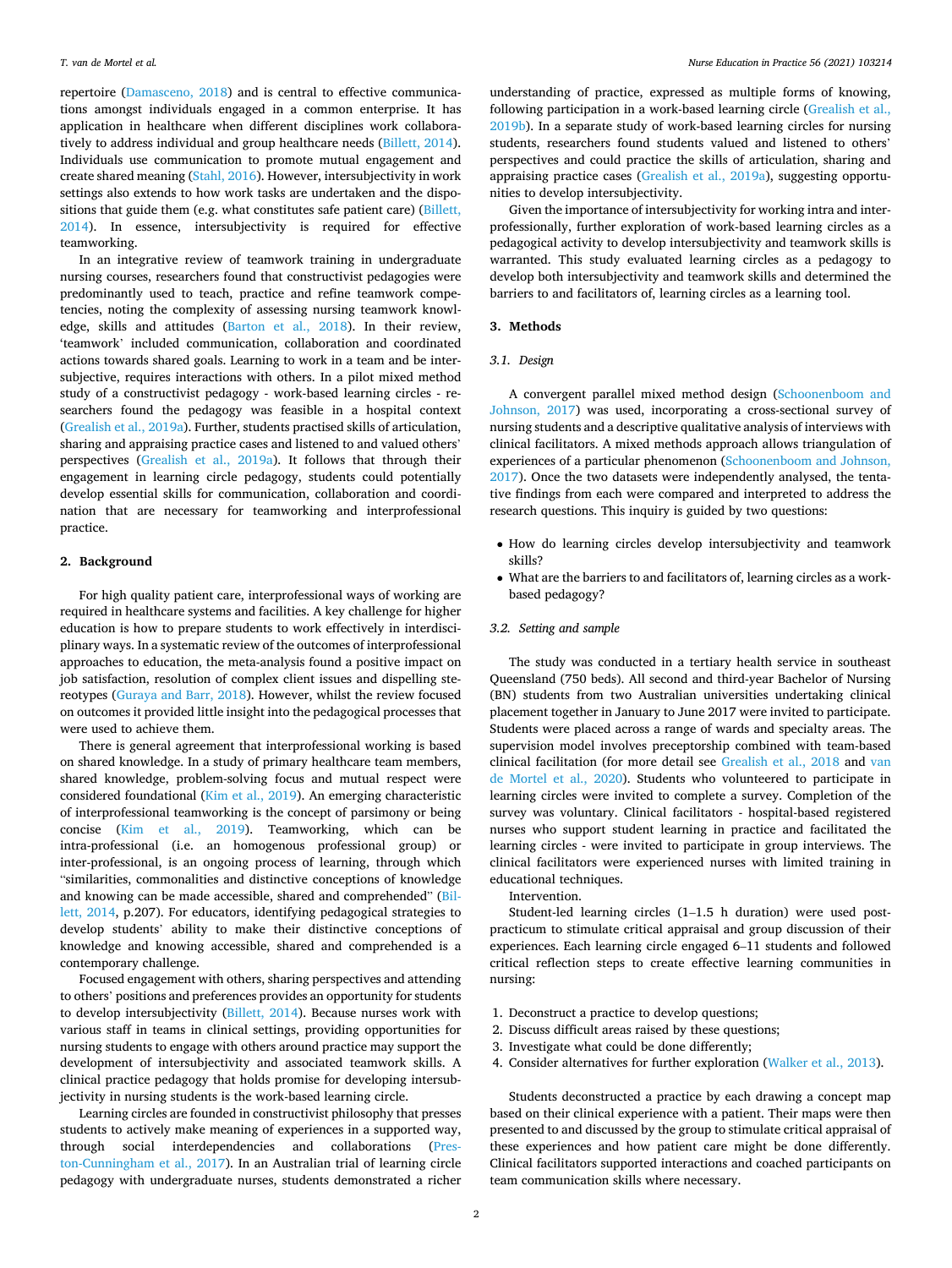### *3.3. Data collection*

After each learning circle discussion, the clinical facilitator invited students to complete a paper-based anonymous survey  $(-10 \text{ min}$ duration). Completion was considered consent. One student collected the surveys in an envelope and sent it to a researcher via the hospital's internal mail. Clinical facilitators did not see student responses.

The survey elicited demographic information including age, gender and year level. The survey items were grouped into two parts. The first set of items were informed by themes obtained from a pilot study of learning circles conducted with 38 nursing students and two clinical facilitators (removed for blind review). The second set of questions were part of the standard School survey to assess students' experience of placement. The survey used a 5-point Likert scale  $(1 =$  strongly disagree; 5 = strongly agree). Two open-ended questions were included: (1) What are the barriers to learning circles on clinical placement; and (2) What would improve the learning circle experience?

The project lead invited clinical facilitators to participate by email. Group interviews (25–28 min in duration, audio-recorded and professionally transcribed) were held with clinical facilitators in their workplace during work time. Prior written consent was obtained. Questions focused on the benefits and limitations of learning circles and how they could be improved. One researcher conducted all interviews.

## *3.4. Ethics approval*

Ethics approval was obtained from the university (2016/360) and health service Research Ethics Committees (HREC16QGC147). Confidentiality was protected via de-identification of interview transcripts and data storage in password-protected files. Participants received an information sheet on their rights and responsibilities in relation to the research.

## *3.5. Data analysis*

The survey data were analysed descriptively using IBM SPPS Statistics Version 23. Cronbach's alpha and item-to-total correlations were calculated for the scales and scale items. Scale and item mean and standard deviations were calculated. A One-Way ANOVA was used to examine potential differences in scale means by age group, gender and year level.

Responses to open-ended survey questions underwent independent content analysis ([Graneheim and Lundman, 2004](#page-5-0)) by one researcher (LG), validated by a second (TV).

Interview transcripts underwent thematic analysis, which required reading and re-reading transcripts, systematically generating codes, examining the relationships between codes and collating them into themes, reviewing and naming these and reporting them along with supporting quotes [\(Clarke and Braun, 2013](#page-5-0)). Qualitative data analysis was undertaken independently by two researchers (VF, MM) who then discussed and finalised the themes. This provided a means to ensure credibility. The use of illustrative quotes in theme reporting provides a form of dependability, allowing the reader to judge for themselves the meaning of these data [\(Lincoln and Guba, 1985](#page-5-0)).

The survey and interview findings were compared by the team and interpreted to achieve a deeper understanding and implications of the findings in terms of the proposed research questions ([Lincoln and Guba,](#page-5-0)  [1985\)](#page-5-0).

#### **4. Results**

A total of 144 BN students participated in 18 learning circles; 128 completed the post-intervention survey (response rate 88.9%). Most participants were female, aged under 25 years and in third year (Table 1). Ten clinical facilitators supported the learning circles and five participated in one of two group interviews ( $n = 2$  and  $n = 3$ ) at the end **Table 1** 

| Gender (%) |       | Age group (years) (%) |       | Year level (%) |       |
|------------|-------|-----------------------|-------|----------------|-------|
| Female     | 86.7% | < 20                  | 32.0% | 2nd year       | 46.9% |
| Male       | 12.5% | $21 - 29$             | 39.8% | 3rd year       | 53.1% |
| Missing    | 0.8%  | $31 - 39$             | 12.5% |                |       |
|            |       | >40                   | 15.6% |                |       |

of the intervention. Demographic data are not described due to the likelihood of identification.

### *4.1. Cross-sectional survey*

The cross-sectional data are presented in three sections. Firstly, students' experiences of learning circles were positive; over 84% ( $n =$ 108) agreed that learning circles enhanced their clinical placement (2.4% disagreed/strongly disagreed) and 88.3% ( $n = 113$ ) agreed (2.3% disagreed) they were satisfied with the experience. Table 2 presents participants' responses to items about their experiences with learning circles. Mean item scores ranged from  $3.84$  to  $4.49$  (mean  $4.25 + 0.51$ ). Scale responses did not differ significantly by gender, age or year of the program.

Students reported that the learning circle discussion stimulated them to appraise what they had experienced, think critically about it, listen to others' feedback on their ideas and be creative. There was less agreement with the statement about learning circle discussions being focused on identified personal learning needs.

The second group of survey questions focused on procedural and dispositional outcomes ([Table 3](#page-3-0)). Item scores ranged from 3.89 to 4.27 (mean  $4.15 \pm 0.55$ ). Scale responses did not differ significantly by gender, age or year of the program. Students demonstrated high agreement on items related to intersubjectivity including the 'ability to build a shared understanding' and 'confidence to express my opinion in a group'. Core teamwork skills were self-reported including: 'ability to brainstorm', 'relate to colleagues' and 'debrief'. In summary, students self-reported developing intersubjectivity and teamwork skills through learning circle participation.

Open-ended responses were received from 109 students. These were grouped into categories; the most frequent are presented in [Table 4](#page-3-0). Regarding barriers to learning circles, some students indicated that, "Sometimes issues are not common therefore learning about [the] topic will not help for future practice" and "some students could not relate to the incident". Some remarked on the challenge of engaging in the

**Table 2** 

Students' experiences of learning circles.

| Item                                                                                      | Mean $( + S.$<br>D.) |
|-------------------------------------------------------------------------------------------|----------------------|
| Presenting experiences and discussing them with peers is an active<br>way to learn        | 4.49(0.63)           |
| Discussing experiences with peers stimulated me to reflect on my<br>experience            | 4.45(0.65)           |
| I learnt from the experiences of my peers                                                 | 4.34(0.62)           |
| Discussing experiences with peers helped to build my critical<br>thinking skills          | 4.34(0.71)           |
| Learning circles allowed me to 'tap into' other students' knowledge                       | 4.27(0.68)           |
| I learnt from the feedback provided by my peers                                           | 4.26(0.69)           |
| Peer discussion helped me to 'think outside of the box'                                   | 4.24(0.77)           |
| Discussing clinical experiences with my peers helped to break down<br>difficult concepts  | 4.21(0.81)           |
| Peer discussion provided me with additional strategies for patient<br>care                | 4.20(0.83)           |
| Peer discussion encouraged a holistic approach to planning and<br>delivering patient care | 4.16(0.73)           |
| The learning circles allowed me to target my learning to an area of<br>need               | 3.84(0.79)           |
| Scale mean                                                                                | 4.25(0.51)           |

Cronbach's alpha = 0.92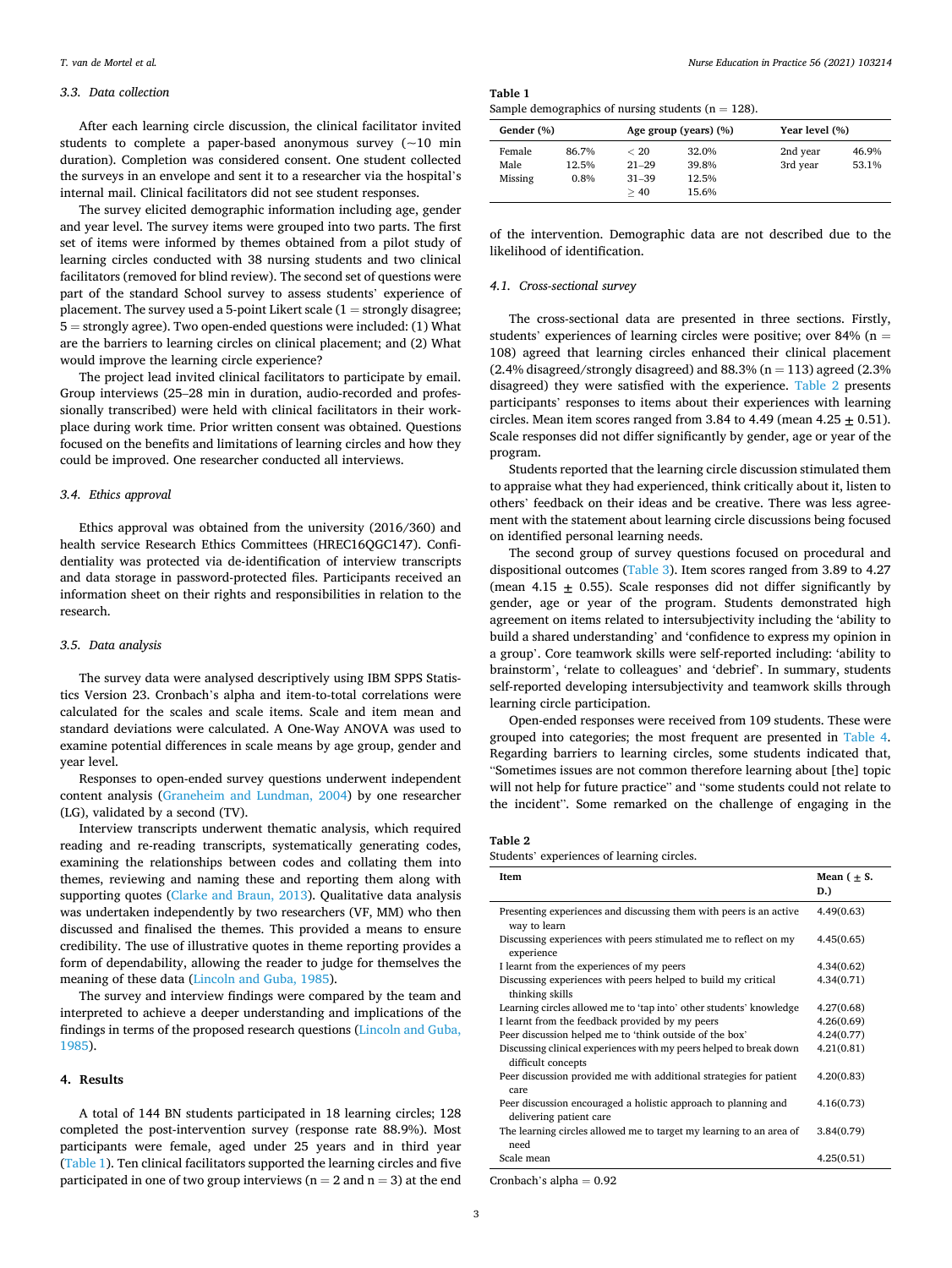#### <span id="page-3-0"></span>**Table 3**

Students' perceptions of skills developed through learning circle participation.

| <b>Item</b>                                                                                  | Mean $( + S.$<br>D.) |
|----------------------------------------------------------------------------------------------|----------------------|
| I developed my ability to build a shared understanding of patient<br>care with my colleagues | 4.27(0.61)           |
| I developed my ability to brainstorm in a team                                               | 4.26(0.66)           |
| I developed my ability to relate to my colleagues                                            | 4.25(0.63)           |
| I learnt how to debrief with colleagues                                                      | 4.20(0.70)           |
| I developed my confidence to express my opinion in group<br>situations                       | 4.17(0.69)           |
| I developed my teamwork skills                                                               | 4.15(0.64)           |
| I developed my confidence to transition to a Registered Nurse (RN)<br>role                   | 4.13(0.73)           |
| I developed my ability to communicate with the healthcare team                               | 4.05(0.79)           |
| I developed my autonomy                                                                      | 3.89(0.84)           |
| Scale mean                                                                                   | 4.15(0.55)           |

Cronbach's alpha  $= 0.92$ 

## **Table 4**

Most common responses to open-ended questions.

| Category                                                    | Frequency |
|-------------------------------------------------------------|-----------|
| Barriers ( $n = 97$ )                                       |           |
| Initially low confidence to engage (shy)                    | 22        |
| Topic not relevant                                          | 18        |
| Strong personalities take the lead, excluding others' ideas | 12        |
| Not enough time to complete discussion                      | 8         |
| Suggested improvements ( $n = 84$ )                         |           |
| Provide clearer directions on the learning circle process   | 21        |
| Do the learning circle regularly                            | 9         |
| More prompting from the clinical facilitator                | 8         |
| Invite quieter students to share their views                | 5         |
|                                                             |           |

conversation, often attributing this to 'shyness' or lack of confidence, while others noted that some ideas were excluded when some students dominate or that there was insufficient time to hear all ideas on the topic.

In terms of improvements, some students indicated a need for improved directions for the learning circle or wanted to engage in learning circles more regularly, which could enhance clarity. Students also suggested that more prompting from the clinical facilitator may assist with clarification and developing ways to encourage quieter students' participation would improve the discussion.

## *4.2. Clinical Facilitator interviews*

Three themes were identified from the clinical facilitator data: i) student-led engagement in the learning circle process, ii) learning much about students' abilities; and iii) developing subtle teaching skills to enhance discussion.

## *4.3. Student-led engagement*

In the first theme, clinical facilitators noted that students engaged in the learning circle discussion. Examples included:

…they are giving each other a circle of knowledge… assessing a child respiratory [condition]. They were all giving ideas on how to do that and so they were learning (FG1).

…to see how they can bring that to their own case…this is actually picking out an issue, something that they can all work with. It's something tangible and they can all relate to and share (FG2).

Further, they reported that students valued the reflection process and felt invested in the information being shared. The learning circle structure was considered important for the reflective process:

[The learning circle] gives them some sort of direction with their reflection…format and structure… and ownership (FG2).

Some suggested the need for a 'warm-up' activity:

I think a …very short like five-minute ice breaker, just to clear the air… that could be quite beneficial (FG2).

In other groups, the learning circle structure provided an opportunity for some students to exhibit leadership skills:

They seem to coerce the quieter ones in the group to participate… one of the students actually took a bit of a leadership role (FG2).

Experiences that provided a platform for articulating, sharing and evaluating students' suggestions were seen to generate the deepening understanding and development of further procedural capacities (i.e. how to achieve clinical goals).

## *4.4. Learning about students' abilities*

The second theme represents clinical facilitators' interests in assessing students on placement. The discussion of clinical practices helped them to recognise student understanding of clinical situations, concepts and practices, which enabled more valid and reliable assessment of students' clinical learning. For example:

I thought that was really helpful, as a facilitator, to get examples on how they're practising in the clinical environment and their understanding (Group Interview [GI]1).

They share a lot of things there. I was like 'oh, I didn't know she did that.' It's really good (GI1).

Clinical facilitators could guide the flow and direction of the students' discussions, enabling further development of their learning and clinical competence:

When we saw students on the ward that had a patient with COPD, we could direct them back to the learning circle, of things that [were] spoken about, so they could apply that (GI2).

This quality of guiding rather than transmitting knowledge is a fundamental precept of the constructivist approach to education adopted for the learning circles.

## *4.5. Developing subtle teaching skills to enhance discussion*

Clinical facilitators reported that learning circle facilitation was challenging and required new, subtle teaching skills to enhance discussion. While students valued learning from peers, they continued to seek feedback from their facilitators, particularly around the adequacy of their discussion:

'What did we miss, what could you have added to that? Were we on the right track and things like that?' They [students] would have liked to have had our input at the end (GI2).

Clinical facilitators described the need to develop skills to allow students to lead the discussion. Like the students, they were initially uncomfortable with how to start the learning circle:

I think that's the most challenging thing, is to sit back… they're just looking at us to direct it (GI2).

Given the limitations of some students' knowledge and depending on their year level, the discussion sometimes did not advance. Knowing when to interject was identified as being crucial to the students' learning by some facilitators as was ensuring students had the 'right' information:

Knowing how much you should interject, or how much you should guide, or what questions you should ask (GI1).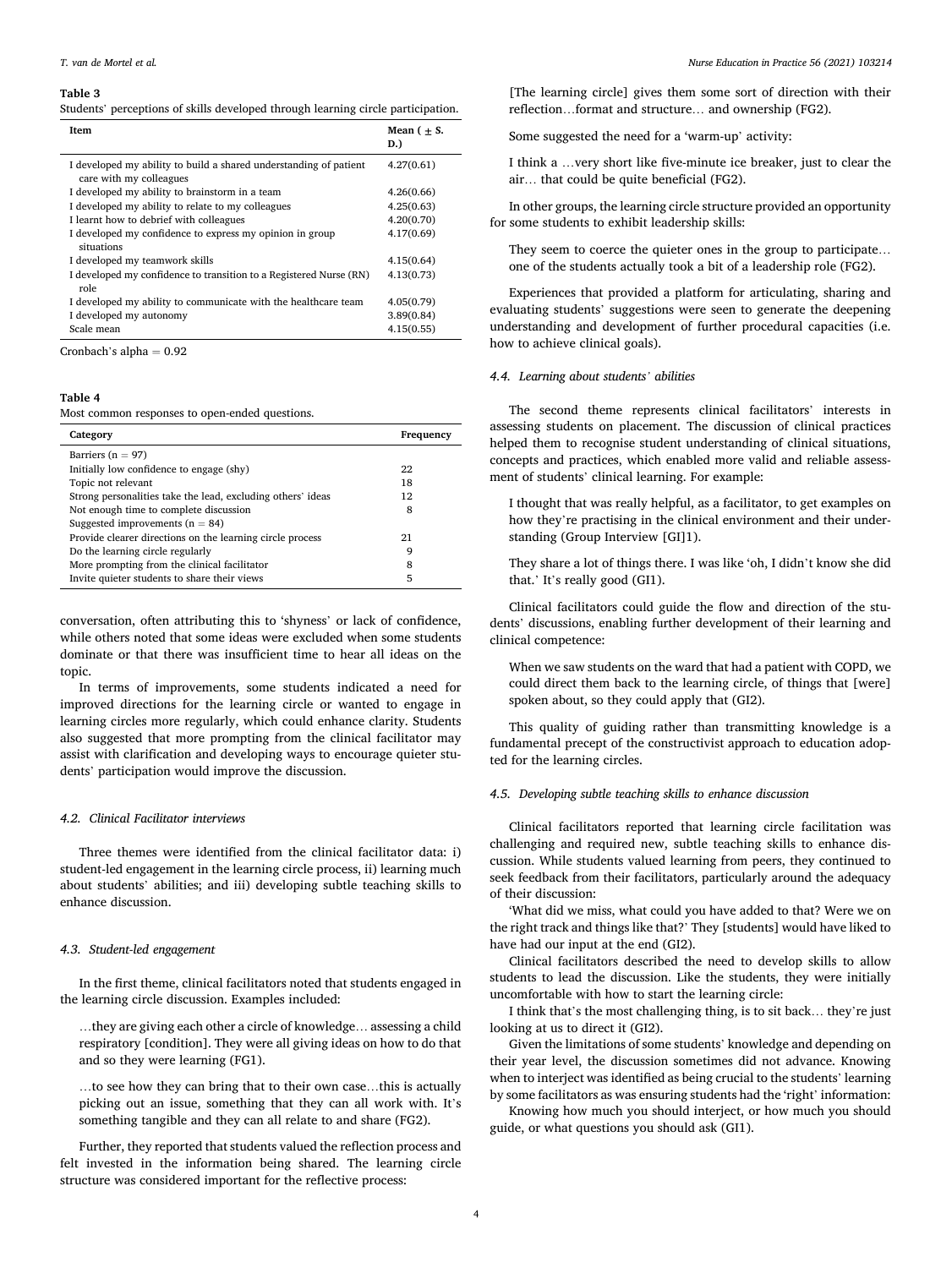#### *4.6. Data Integration*

The survey data indicated that learning circles promoted intersubjectivity (students positively scored items on 'the ability to build a shared understanding' and receiving feedback on their ideas) and teamwork skills (how to work in teams through demonstrating the 'ability to brainstorm', 'relate to colleagues' and 'debrief'). The clinical facilitator theme of student-led engagement points to intersubjectivity processes. Comparison of students' open-ended survey responses and clinical facilitators' interview themes suggests several barriers to learning circles including reticence to start, relevance of the topic, unequal opportunities to speak, lack of clarity about the tasks and confusion about the clinical facilitators' role. Facilitators included students' leadership skills and some students' interest in more learning circle practice to clarify the process. One unexpected finding included the opportunity for clinical facilitators to assess students' understanding of their practice experiences during the discussion.

## **5. Discussion**

From a constructivist educational perspective, learning circles provided student-led discussions of clinical experiences, permitting participants to construct meanings and share understandings with each other and integrate these into what they know, can do and value. Students selfreported the ability to develop a shared understanding and teamwork skills following the learning circle. However, further development of the pedagogy - focused on structure as well as learner and facilitator readiness - is required before this pedagogy can consistently yield such outcomes.

In this study, learning circles offered an opportunity for students to develop shared understandings. Student ratings of the experience suggest that the value was in its provision of an opportunity to share, discuss and appraise their experiences in a safe environment. The value of engaging with and gaining insights from others was reported as generating effective learning. This finding was reinforced by circle facilitators, who reported that students' sharing of learning experiences created common understandings. Although not explicitly reported in this study, the clarification of value priorities, considered an essential element to intersubjectivity (Cody, 1996; [Billett, 2014](#page-5-0)) was not directly addressed but assumed in the development of shared understandings. Further research into how 'what is important' is negotiated in learning circle discussions can inform the development of this pedagogy for intersubjectivity.

Beyond shared understandings (i.e. concepts), students reported developing procedural capacities through these interactions (e.g. strategies). These process outcomes were supported by the relatively high ranking of teamwork skills (e.g. learning how to debrief, work with others and communicate in a healthcare context), indicating that workbased learning circles can extend a shared understanding from conceptual knowledge to the work tasks and dispositions required to undertake them [\(Billett, 2014\)](#page-5-0). Further research into students' performance in practice, how they work with others to determine care plans and 'do' care, is required to determine the effectiveness of learning circles on teamwork practice.

Several students expressed concerns about sharing their ideas, citing shyness as a rationale for limited participation. Previous research with learners in general practice has similarly demonstrated that lack of confidence is a barrier ([Silberberg et al., 2013\)](#page-5-0) and creating trust and ensuring learners can participate without risking embarrassment is key to facilitating robust shared learning sessions when participants are at different training levels ([van de Mortel et al., 2013\)](#page-5-0). Student readiness to participate in learning circles could be enhanced by providing more structure - including warm-up activities - and conducting several learning circles over time so that students develop confidence in the processes of articulating, listening and creating shared understandings efficiently. These activities may assist with the requirement for concise inter-professional conversations in practice [\(Kim et al., 2019\)](#page-5-0).

To encourage active and equitable student participation, knowing when to intervene in discussions and draw in quiet students while preserving the student-led aspect where possible was an important component of learning circle facilitation. Facilitating student-led learning circle discussions required subtle teaching skills such as collaboratively setting up and enforcing rules for group discussion, prompting quieter students to participate and clarifying misinformation. The clinical facilitators in this study were experienced nurses with limited training in educational techniques. To improve their readiness and enhance learning circle delivery, further training on unique learning circle pedagogical elements is recommended for facilitators.

The opportunity for students to assume leadership in a learning circle was observed by facilitators. [Marvell et al. \(2013\)](#page-5-0) indicate that student-led activities encourage students to take ownership of and responsibility for, their learning and active learning strategies improve learning outcomes ([Freeman et al., 2014\)](#page-5-0). In this case, student leadership that encouraged all group members to articulate their views was valued by some students. When this type of student leadership was absent, opportunities for developing intersubjectivity may be reduced. Overall, students provided the least positive scores on the item related to developing autonomy. This may have been due to some students feeling shy while some were more dominant, or have been related to the facilitation style.

Facilitators of learning circles included the leadership skills displayed by some students and some students' interest in more practice at doing learning circles to clarify the process. Students' readiness (Billett, [2015\)](#page-5-0) was also important, including being able to contribute productively to the conversation and having the confidence to do so. The opportunity to share their experiences in a safe environment was considered a facilitator of learning. The ability of the facilitator to role model more difficult discussions such as managing very different views, also seems to be a critical element for student learning.

#### *5.1. Recommendations*

Learning circles were positively associated with students' procedural and dispositional outcomes. However, further research is required to determine if this relationship is causal and the approach needs further development. For learning circles to be effective educational experiences, structures in the form practices that encourage participation by all students, avoid the domination of the discussion by a few and activities whose authenticity is engaging and whose value warrants making the time to participate in these activities are required. Structural improvements to learning circle processes may include:

- Starting the session with a 'getting to know you' activity.
- Clarifying the clinical facilitator role and outlining when the facilitator might interject, in the group rules.
- Offering learning circles more regularly so they become familiar learning activities and students can develop greater confidence to practice the skills required for mutual engagement and learning.

Clinical facilitators require the skills to guide discussions and intervene when appropriate to avoid unhelpful diversions and misinformation and promote full engagement. Providing further training for clinical facilitators on the management of learning circle discussions is recommended.

#### *5.2. Limitations*

Study limitations include potential social desirability response bias on survey items [\(van de Mortel, 2008\)](#page-5-0) and the lack of generalisability of qualitative findings. The latter is predicted as qualitative research does not aim for generalisability [\(Myers, 2000\)](#page-5-0). However, data triangulation ([Schoonenboom and Johnson, 2017\)](#page-5-0) from the two different sources